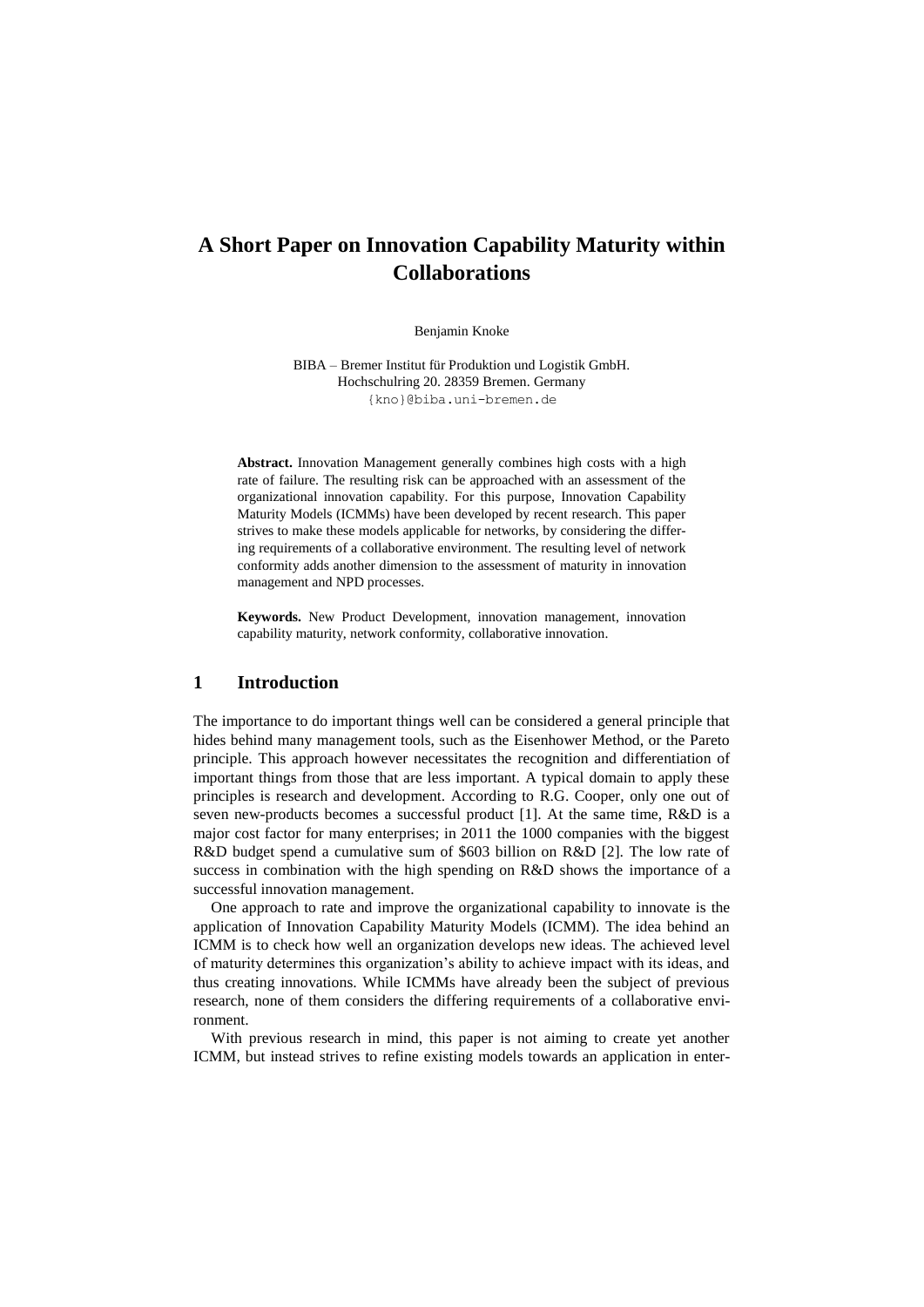prise collaborations. To achieve this task, the following section examines related work.

# **2 Related Work**

The idea of rating the maturity of ideas is inspired by research around the Capability Maturity Model (CMM), which is described in the following sub-section.

# **2.1 The Capability Maturity Model (CMM)**

The Capability Maturity Model (CMM) is a development model to support the software-development processes. The CMM is the outcome of research that has been conducted by the Software Engineering Institute (SEI) and funded by the U.S. Department of Defense (DoD). The first version was published in 1991. To broaden the field of application and to improve the integration of the model, it has been advanced to the Capability Maturity Model Integration (CMMI) that has been released in 2002 [\[3\]](#page-4-0). To assess the maturity of a process area, the CMMI defines five maturity levels:

- **Initial**: Process unpredictable, poorly controlled and reactive
- **Managed**: Processes characterized for projects and is often reactive
- **Defined**: Processes characterized for the organization and is proactive
- **Quantitative Managed**: Processes measured and controlled
- **Optimizing**: Focus on process improvement

These levels differentiate between reactive and proactive process areas, and rate their alignment with aims derived from certain instances, such as a single project, the organization, management requirements, and quality management. As described in the following, this approach has been picked up by several authors to create Innovation Capability Maturity Models (ICMM) for application in innovation management.

### **2.2 The Innovation Capability Maturity Model (ICMM v2) of Essmann**

The ICMM v2 of Essmann is the most cited transfer of the capability maturity approach to innovation management [\[4\]](#page-4-1). It has been researched as part of a PhD thesis and defines a structure of five maturity levels [\[5\]](#page-4-2):

- **Ad hoc innovation**: consumed with day-to-day operations, outputs are inconsistent and unpredictable
- **Defined innovation**: need to innovate identified and defined, outputs are inconsistent, but traceable
- **Supported innovation**: practices, procedures and tools implemented, consistent outputs maintain market share
- **Aligned innovation**: integrated and aligned activities and resources, outputs are a source of consistent differentiation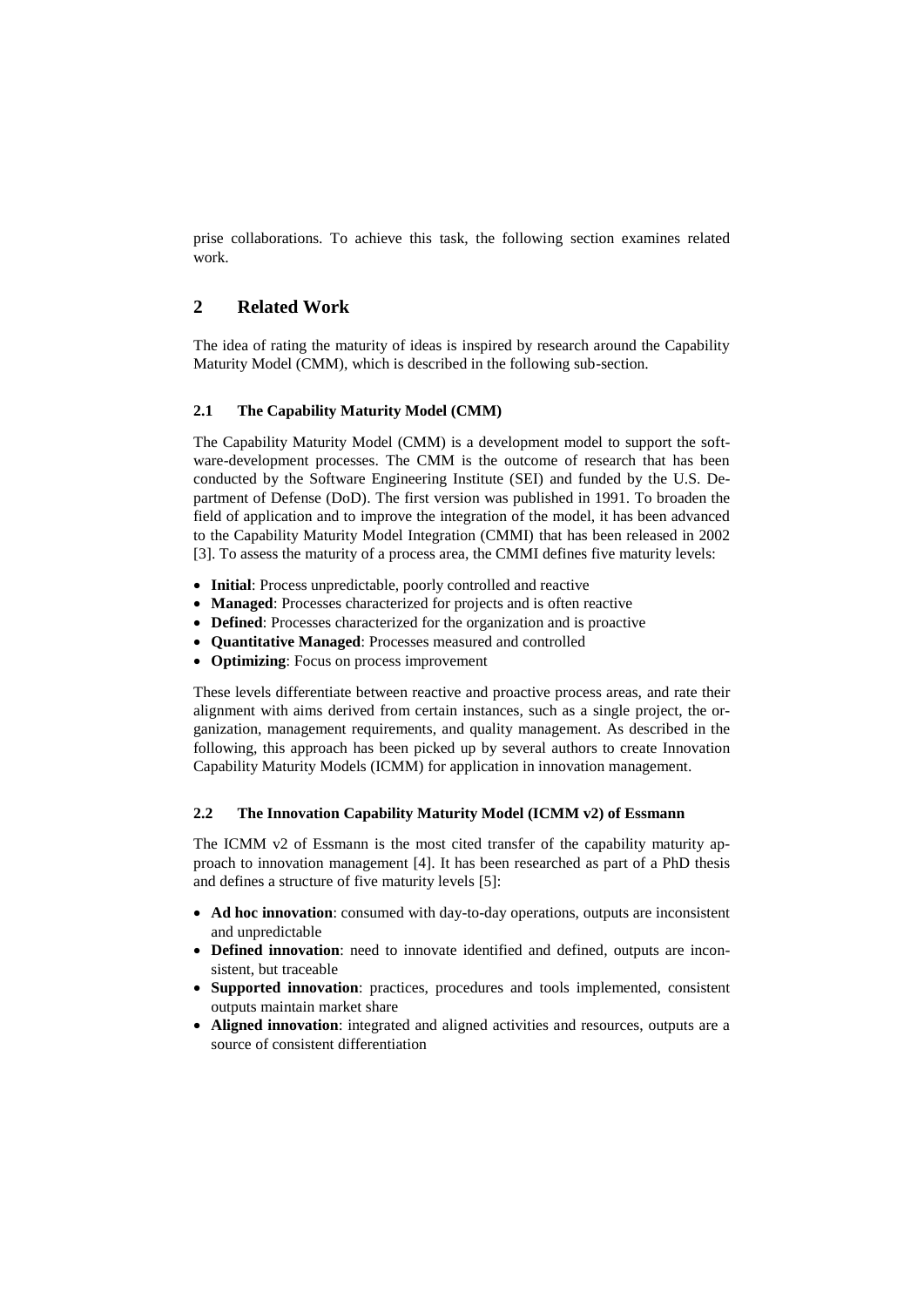**Synergized innovation**: synchronization of activities and resources, outputs provide sustained competitive advantage

A questionnaire has been developed to determine the current level of maturity of the organization. Similar to those of the CMM, these levels rate an organization's ability to develop new ideas from a business perspective according to how well elaborated and aligned they are. Additionally, the impact of the research division's outputs is considered.

#### **2.3 ICMMs by other Authors**

Apart from the previously described ICMM v2, the attempt to rate the innovation capability maturity has been made by other authors:

- The model of Darell Mann differentiates between the five levels of: seeding, championing, managing, strategizing, and venturing [\[6\]](#page-4-3).
- Another ICMM, which is based on Apple case studies, also refers to the CMM and consists of five levels: discrete, established, strategic, optimized, and adaptive [\[7\]](#page-4-4).

These models however share a similar structure and are explained in a comprehensive manner, but show less scientific elaboration. The structure of the CMM and the ICMM v2 is therefore the key input for the approach towards the collaborative ICMM, as described in the following section.

# **3 ICMM for Collaborative Innovation Governance**

The maturity of a network's innovation management can be rated in similar dimensions to those of a single organization. The shared dimensions are (i) **Change Management**, (ii) **Communication**, (iii) **Human Resources**, and (iv) **Technology**. An additional dimension of (v) **Cooperation** has to be added in order to reflect the requirements towards successful cooperation management to develop ideas by collaboration. Currently, these dimensions represent a first approach towards a structured model and may be altered during progress of the model's development. They have been selected due to their proven relevance to innovation management [\[8\]](#page-4-5). This relation however, causes dependencies between them, which have to be considered. E.g., the acceptance of new ideas on inter-organizational level is part of successful communication level, but also a key issue for satisfying collaboration [\[9\]](#page-4-6).

The first version of the collaborative ICMM has been constructed by extension of the CMM's five level structure with an additional dimension to determine the degree to which the network acts as a homogenous organization. These four levels of network conformity are defined as:

 **Single organization**: The highest level of innovation capability maturity that has been gained by the best performing single organization within the network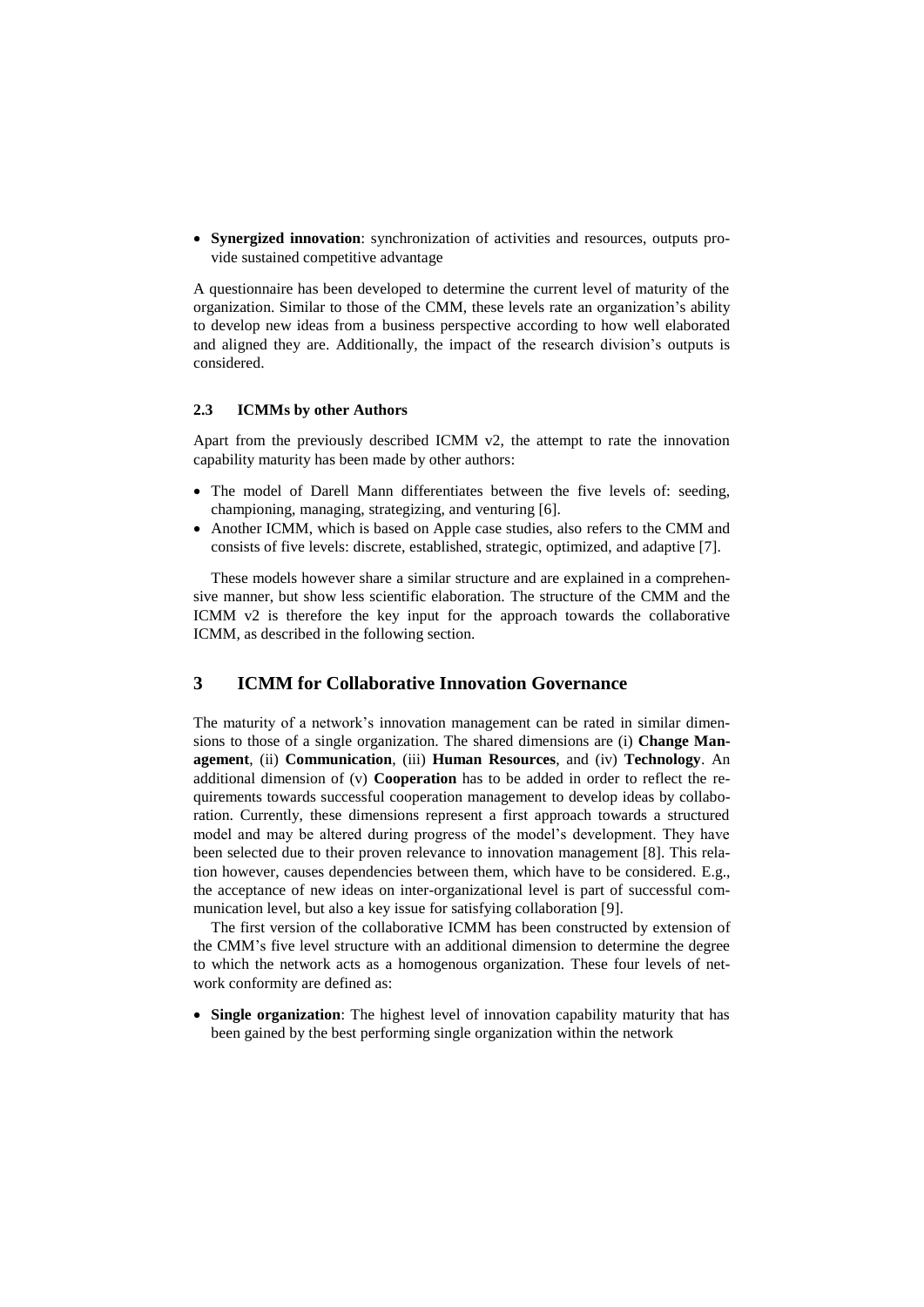- **Network awareness**: The highest level of innovation capability maturity within the network that all its relevant innovators are aware of
- **Network consent**: The level of innovation capability maturity within the network that all its relevant innovators have agreed to operate on
- **Network dedication**: The lowest level of innovation capability maturity that has been gained by all relevant innovators within the network



**Fig.** 1**.** Innovation and Network Capability Maturity

In combination with the five levels of the CMM, a graph can be created, as shown in Fig. 1. A maximal degree of network conformity will result in a horizontal line; a low degree will result in a step chart.

## **4 Limitation and Outlook**

The level of network conformity resembles a simple, but effective extension to assess the maturity of a network's capabilities in collaborative innovation management. Though, this short paper only resembles an initial approach to the topic. Further research will be based on a case study and elaborate on the two-dimensional model. The future aim is to refine a questionnaire to assess a networks current state and to provide guiding instructions for improvement, which are based on this state.

The challenges of collaborative innovation management stem from the diversities in business objectives and policies within the network. Also inter-organizational barriers that hinder communication between organizations and the options to cross these, require additional research. A similar problem has been examined by the author concerning the improvement of collaborative manufacturing process chains [\[10\]](#page-4-7). This research will be continued and will consider the application of intelligent products to